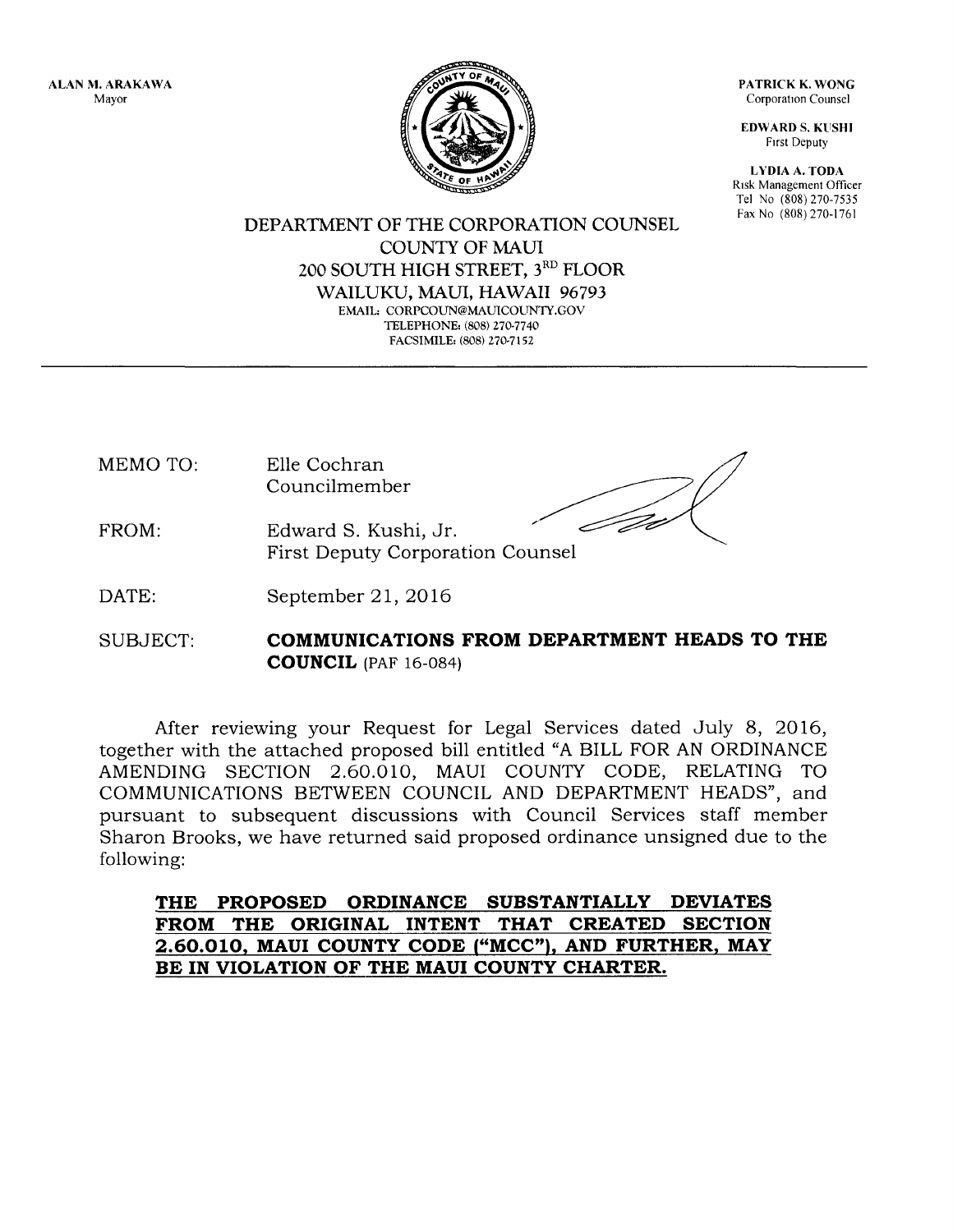The existing Section 2.60,010, MCC, was enacted in 1977 by Ordinance No. 8731, which stated:

Sec. 5-1.4. Communications.

A11 communications to the council from department heads shall be made through the mayor, except, however, the corporation counsel may respond directly upon requests made by the council relative to an investigation by the council of the operations of any department or function of the county, and any subject matter upon which the council may legislate.

A review of the August 18, 1977 Council meeting minutes beginning at page 77-396, that passed Ordinance No. 873 on second and final reading reveals that the intent behind the ordinance was expressed as follows:

COUNCILMAN AIONA: Mr. Chairman. That refers to communications.

CHAIRMAN HOKAMA: Yes, requests from the Council that the Corporation Counsel can directly respond to the Council.

COUNCILMAN NEMOTO: Dealing with investigations of various County functions or departments.

 $\sim$   $\sim$   $\sim$ 

COUNCILMAN MEDINA: As I understand that, this means that any request for bills would be routed directly to the Council from the Corp Counsel and would not have to be transmitted from the Mayor's Office to the Council Office.

COUNCILMAN AIONA: Yes.

 $\sim$   $\sim$   $\sim$ 

COUNCILMAN AIONA: It refers to any reports regarding investigation and also legislation.

COUNCILMAN MOLINA: Mr. Chairman. Maybe I can add some . . . toit....

<sup>1</sup> Prior code section 5-1.4.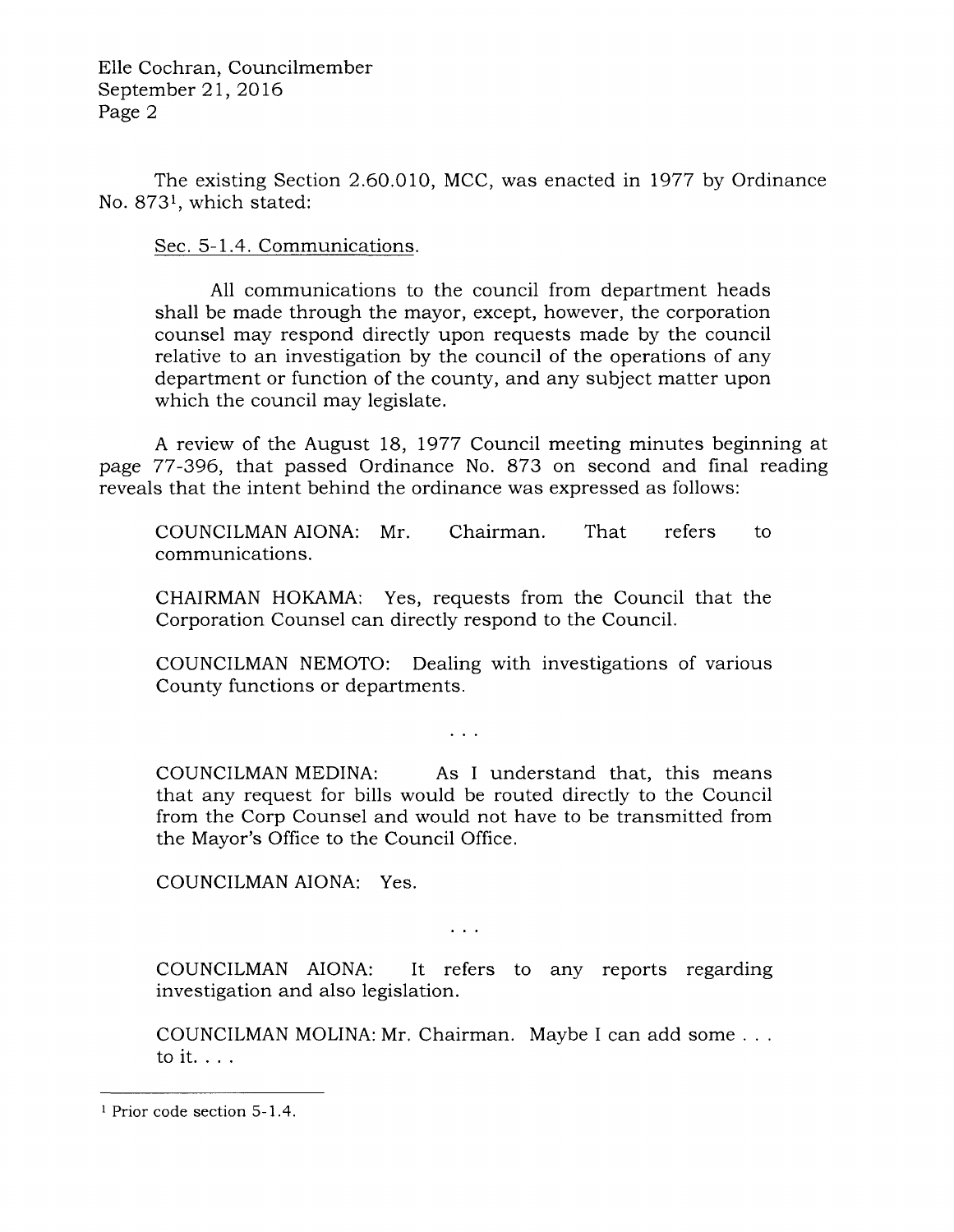It started because I had asked the Attorney then to draw up an ordinance pertaining to some subject matter and before that ordinance came to us it went up to the Mayor's Office and I felt that when this Council requests Corporation Counsel, or Attorney then, to draw up an ordinance for us, we should approve it before it goes up to the Mayor. And if he doesn't like what we do, then he has the prerogative to veto it. And the Council is not a department of the County. And I think that was the opinion that was rendered by the Attorney then. All communications from department heads shall go through the mayor, but the Council is a different body altogether and that is the intent of this ordinance.

 $\sim 100$ 

COUNCLMAN MEDINA: Mr. Chairman. That's why I wanted my comment read into the minutes that what we meant to do here was that any request for legislation to be drafted by the Corp Counsel's Office should be directly transmitted to the Council rather than being transmitted through the Mayor's Office and then to the Council. That is our intent.

COUNCILMAN MOLINA: That's right.

COUNCILMAN AMARAL: That's what the intent is.

Based on the above-referenced legislative history, it is clear that the intent behind Ordinance No. 873 was to solely exempt or exclude the Corporation Counsel's Office from the general directive that all Corporation Counsel's Office from the general directive that all communications to the Council shall go through the Mayor's Office. The proposed amendment to Section 2.60.010, MCC, which in certain situations, would mandate direct communications to the Council from department heads, goes way beyond said original intent. We believe and opine that such "written requests for information" from the Council, let alone any of its members individually, may subject all executive branch officers to orders and/or directives from the Council or its members, which would then be in violation of the Maui County Charter.2

<sup>&</sup>lt;sup>2</sup> Revised Charter of the County of Maui (1983), as amended, Section 3-8.2:

<sup>&</sup>quot;2. Neither the council nor its members shall give orders to any county employees or county officers other than those appointed pursuant to Section 3-7 or Article 5, either publicly or privately. . . ."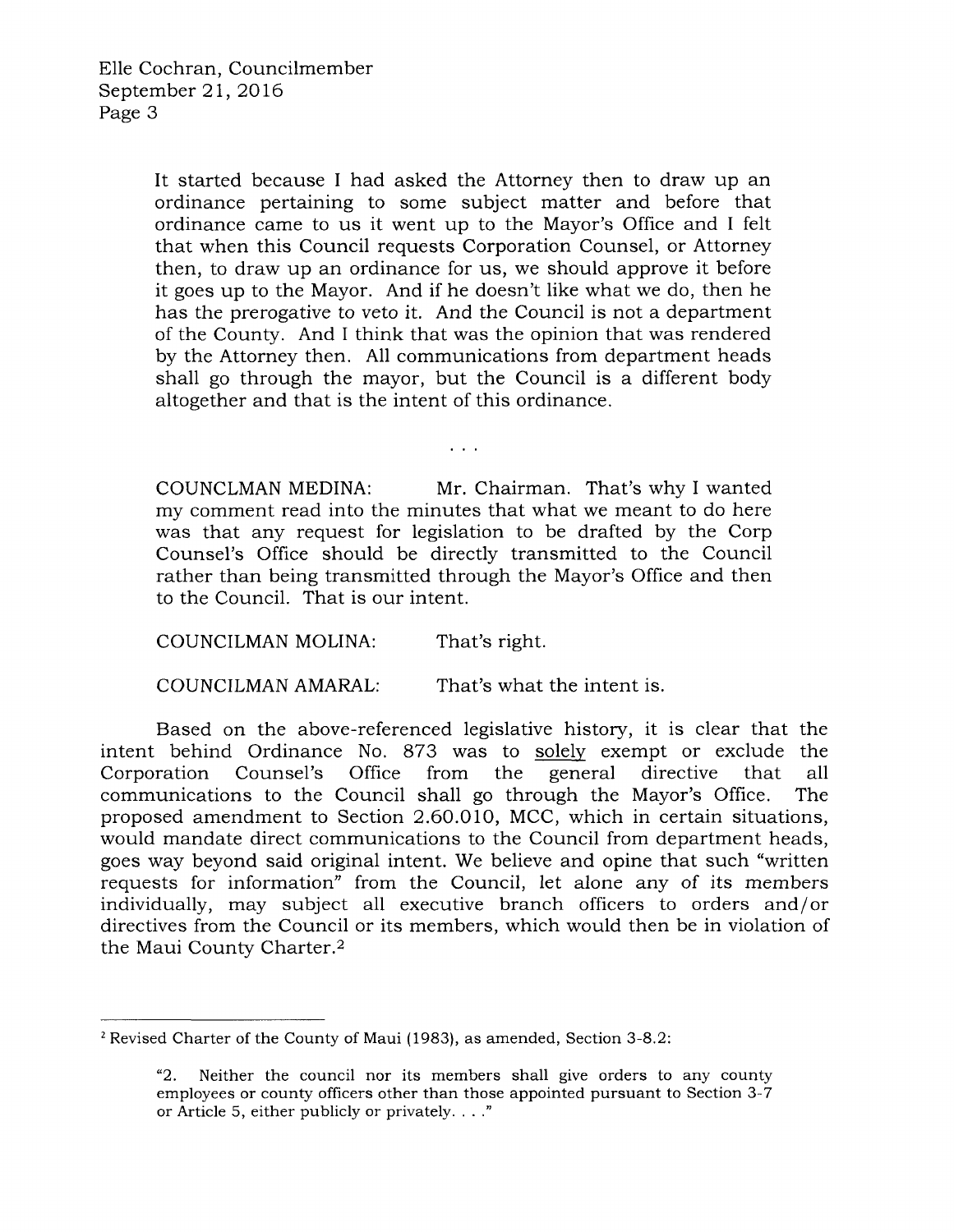Elle Cochran, Councilmember September 21, 2016 Page 4

Call if further clarification and/or discussion is needed.

APPROVED FOR TRANSMITTAL:

PATRICK K. WONG

201-09-21 Memo to Cochran Attachment Corporation Counser 2016-0902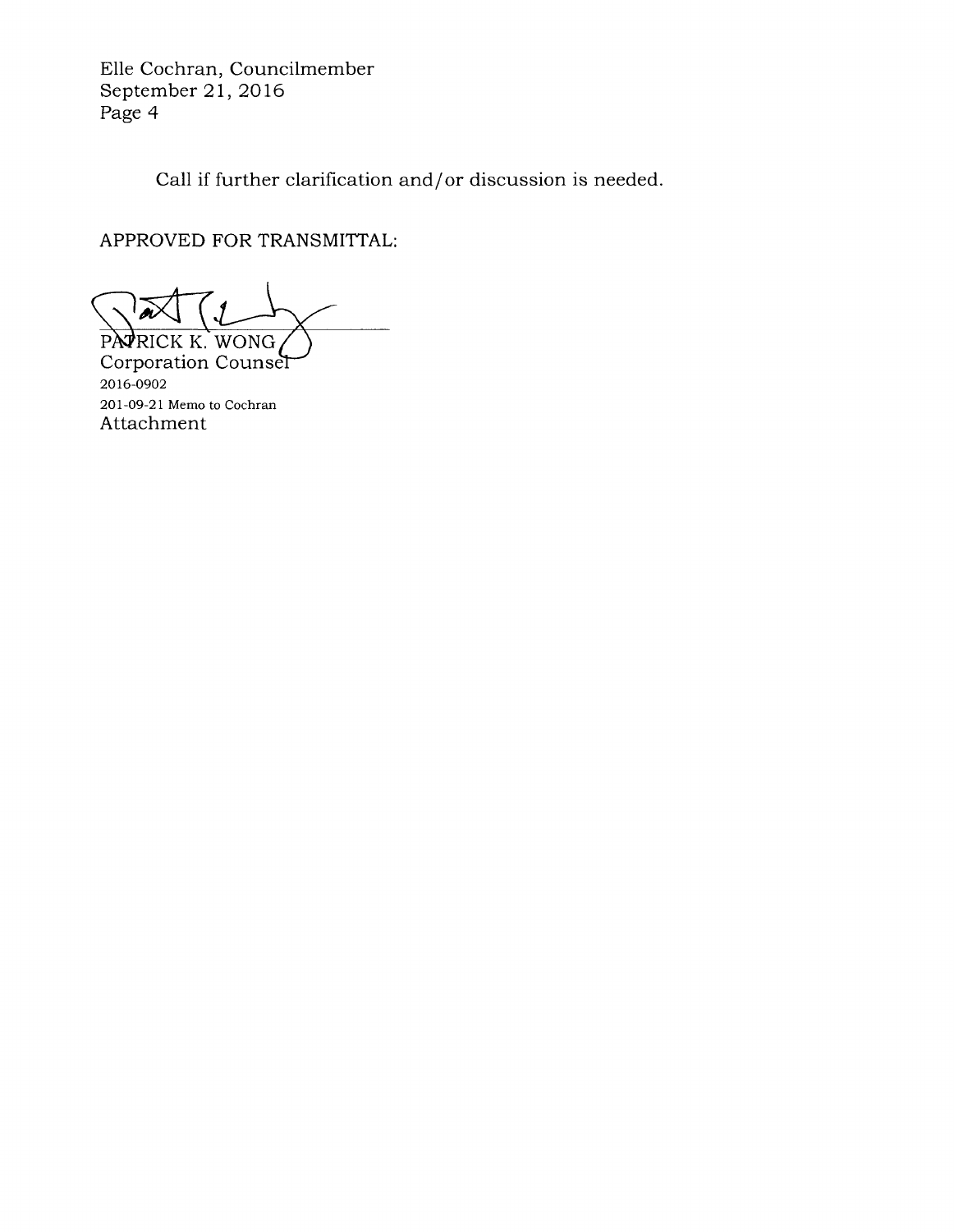ORDINANCE NO.

BILL NO. (2016)

## A BILL FOR AN ORDINANCE AMENDING SECTION 2.60.010, MAUI COUNTY CODE, RELATING TO COMMUNICATIONS BETWEEN COUNCIL AND DEPARTMENT HEADS

## BE IT ORDAINED BY THE PEOPLE OF THE COUNTY OF MAUI:

SECTION 1. Chapter 2.60, Maui County Code, is amended by amending

Section 2.60.O10 to read as follows:

 $\ddot{\phantom{1}}$ 

"2,6O.OLO - Communications. [All communications to the council from department heads shall be made through the mayor; except, however, the corporation counsel may respond directly upon requests made by the council relativel A. Relative to all written requests for information from the council or councilmembers relating to an investigation by the council of the operations of any department or function of the county, and any subject matter upon which the council may legislate, department heads shall respond in writing by the due date indicated on the request or five days from the date of the request. whichever is later. If no due date is indicated on the request. department heads shall respond in writing within ten davs from the date the request is received. In the event <sup>a</sup> response is not received in the stated time period, the corporation counsel. to the extent possible. shall provide the information to the requester within five davs of beinq notified that the response was not received.

B. Except as otherwise provided by this section, all communications to the council from department heads shall be made throuqh the mavor: except. however, the corporation counsel may respond directly upon requests made by the council."

SECTION 2. Material to be repealed is bracketed. New material is underscored. In printing this bill, the County Clerk need not include the brackets, the bracketed material, or the underscoring.

SECTION 3. This ordinance shall take effect upon its approval.